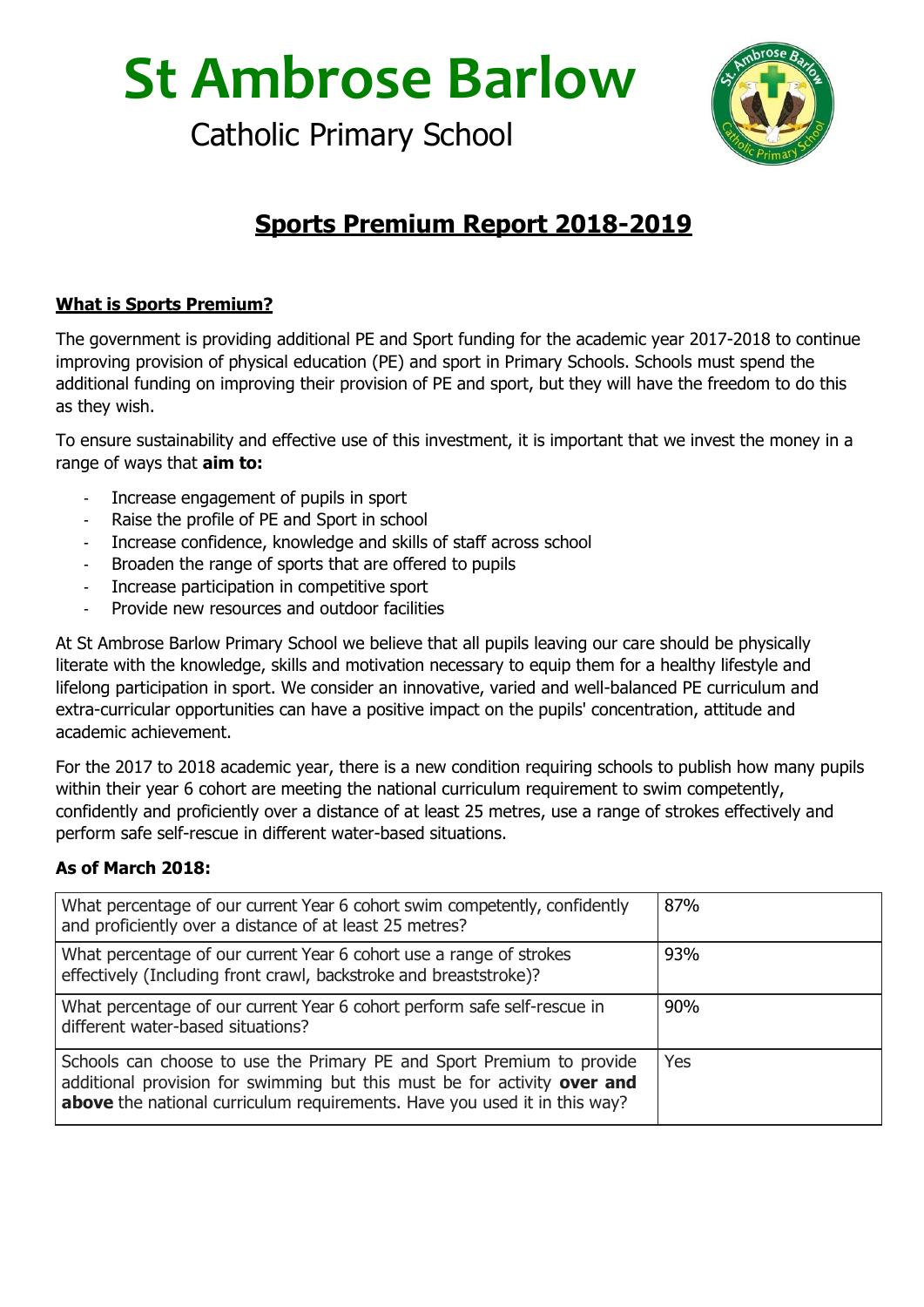**For the Financial year 2018-2019 St Ambrose Barlow will have received £17780.**

**The table below shows the spending or intended spend and impact for the Academic year 2018/2019.**

| <b>Use of Funding</b>    | <b>How will this work at St Ambrose</b>                                               | <b>Number of</b>   | <b>Intended</b>      |
|--------------------------|---------------------------------------------------------------------------------------|--------------------|----------------------|
|                          | <b>Barlow?</b>                                                                        | children/          | <b>Impact</b>        |
|                          |                                                                                       | timescale          |                      |
| Using specialist PE      | For some curriculum time activities, the                                              | Leigh              | *children access     |
| qualified coaches to     | school has hired the services of:                                                     | <b>Centurions:</b> | high quality         |
| deliver lunchtime        | <b>Premier Sports</b>                                                                 | Y <sub>2</sub>     | coaching via         |
| provision, working with  | Leigh Centurions (Rugby)<br>$\overline{\phantom{a}}$                                  | 30 children        | fully qualified      |
| our teachers to offer    | Jarmestry Martial Arts                                                                |                    | coaches in a         |
| <b>CPD</b>               | <b>AStar Coaching</b><br>$\blacksquare$                                               | <b>Jarmestry</b>   | variety of sports    |
|                          |                                                                                       | <b>Martial</b>     |                      |
| Increase activity and    | These services are used to deliver lunchtime                                          | Arts: $Rec -$      | *Expert              |
| enjoyment during lunch   | clubs in support of staff. These initiatives                                          | Y6                 | coaching will        |
| times and after school   | have benefited all children from Early Years                                          |                    | lead to a            |
| through further          | through to Year 6. Not all children have                                              | <b>Premier</b>     | sustained            |
| provision                | benefited from being taught by every coach,                                           | <b>Sports:</b>     | improvement in       |
|                          | but our own staff will be deployed by                                                 | $Rec - Y5$         | children's           |
| *Providing places for    | sharing good practise in order to ensure                                              |                    | confidence and       |
| pupils to partake in a   | sustainability of high quality provision.                                             |                    | overall              |
| wide range lunch time    |                                                                                       |                    | performance<br>level |
| clubs throughout the     | School offers a wide range of weekly<br>lunchtime provision for children in Reception |                    |                      |
| year                     | through to Year 6. These clubs are run free                                           |                    | *Expert              |
| *Employing a local       | of charge for children and paid for using the                                         |                    | coaching will        |
| coach to provide         | Sports Funding Premium.                                                               |                    | lead to an           |
| weekly after school      | Clubs change half termly and aim to cater                                             |                    | improvement in       |
| sport on the school site | as widely as possible for the likes of all the                                        |                    | teacher              |
|                          | children at StAB.                                                                     |                    | knowledge and        |
|                          |                                                                                       |                    | confidence for       |
|                          | Please see Club timetable on the                                                      |                    | future learning      |
|                          | school website for further details of                                                 |                    | and teaching         |
|                          | half termly lunchtime provision.                                                      |                    | sessions             |
|                          |                                                                                       |                    |                      |
|                          | In continuation from the successful                                                   |                    | *Increase the        |
|                          | implementation of a Sports Leaders team                                               |                    | number of            |
|                          | they have continued to further enhance                                                |                    | children at SAB      |
|                          | lunchtime provision. The children plan, lead                                          |                    | who attend           |
|                          | and deliver a range of sporting activities                                            |                    | regular after        |
|                          | with both KS2 and KS1 children. All children,                                         |                    | school clubs in a    |
|                          | particularly those least likely to take part in                                       |                    | variety of           |
|                          | sport, are encouraged partake in clubs.                                               |                    | sporting             |
|                          |                                                                                       |                    | activities           |
|                          | Our school already offers a range of after                                            |                    |                      |
|                          | school clubs, accessed by children from Key                                           |                    | *Children have       |
|                          | Stages one and two. These clubs have                                                  |                    | the opportunity      |
|                          | continued to run as before, with a small fee                                          |                    | to participate in    |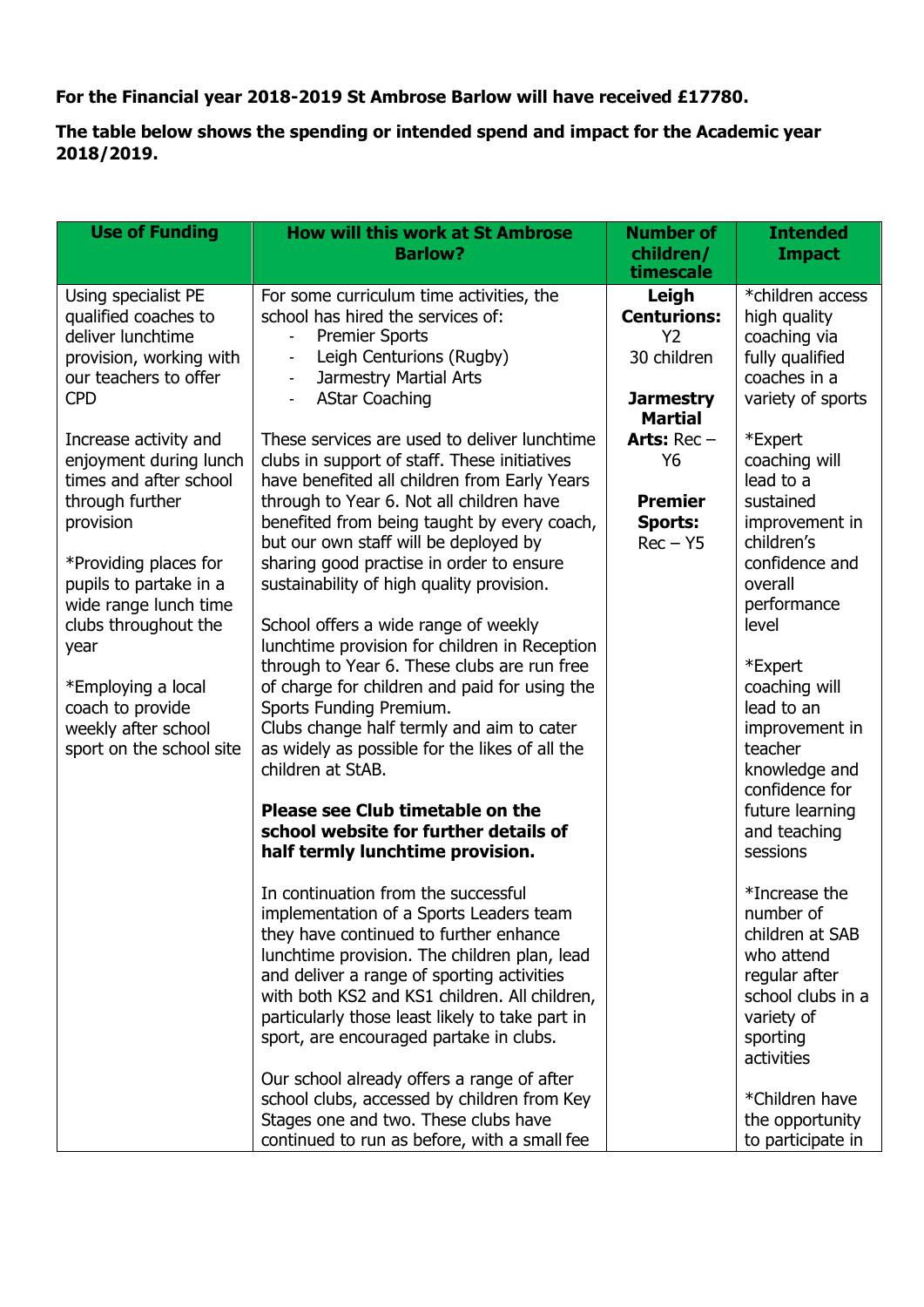|                                                                                                            | charged by the coaches who deliver these<br>clubs.<br>Some staff have run after school sports<br>clubs free of charge to children and all<br>sporting events and competitions that the<br>children take part in are attended by school<br>staff throughout the school year.<br>The total cost for these professionals<br>for 2018/2019 is £2925 |                                       | sports they have<br>previously not<br>attempted<br>*Children reap<br>the benefits<br>associated with<br>regular sporting<br>physical activity<br>(Social skills,<br>discipline, team<br>work,<br>competitive<br>element etc) |
|------------------------------------------------------------------------------------------------------------|-------------------------------------------------------------------------------------------------------------------------------------------------------------------------------------------------------------------------------------------------------------------------------------------------------------------------------------------------|---------------------------------------|------------------------------------------------------------------------------------------------------------------------------------------------------------------------------------------------------------------------------|
| Pay for professional<br>development<br>opportunities for<br>teachers in desired<br>areas                   | Staff INSET on new PE scheme, Spiral PE.<br>Staff CPD delivered through coaching<br>provision.<br>*Martial Arts<br>*Gymnastics                                                                                                                                                                                                                  | Whole school<br>(Including)<br>staff) | *Knowledge<br>gained from<br>training used to<br>support other<br>teachers as<br>required                                                                                                                                    |
|                                                                                                            | Time will be built into whole school<br>monitoring plan for observations of PE<br>delivery, to be undertaken by the PE<br>leader.                                                                                                                                                                                                               |                                       | *Increase<br>teachers<br>confidence in<br>relation to PE                                                                                                                                                                     |
|                                                                                                            |                                                                                                                                                                                                                                                                                                                                                 |                                       | *Improve quality<br>of day to day PE<br>lessons                                                                                                                                                                              |
|                                                                                                            | The total cost of training and cover is<br>2018/2019 is £11796                                                                                                                                                                                                                                                                                  |                                       |                                                                                                                                                                                                                              |
| Teaching resources to<br>be available to help<br>teachers to teach PE<br>and sport<br>*Purchase specialist | School have purchased specialist equipment<br>and resources in order to develop longevity<br>for sport within school.<br>New Equipment<br>New storage facilities                                                                                                                                                                                |                                       | *Children at<br>StAB have the<br>opportunity to<br>lead sport within<br>school                                                                                                                                               |
| equipment to develop<br>activities and teaching<br>provision<br>*Provisions to aid in                      | School has also purchased equipment to<br>ensure Sports Leaders can develop their<br>own ideas to enhance lunch time provision.                                                                                                                                                                                                                 |                                       | *A range of<br>equipment will<br>give all children<br>opportunity to<br>participate,                                                                                                                                         |
| the set up and running<br>of a Sports Leader<br>Team                                                       | *Sports Leaders badges<br>*New equipment                                                                                                                                                                                                                                                                                                        |                                       | building<br>confidence and<br>self-esteem that<br>will be<br>sustainable into<br>their future life.                                                                                                                          |
|                                                                                                            | The total cost of PE equipment for<br>2018/2019 is £370                                                                                                                                                                                                                                                                                         |                                       |                                                                                                                                                                                                                              |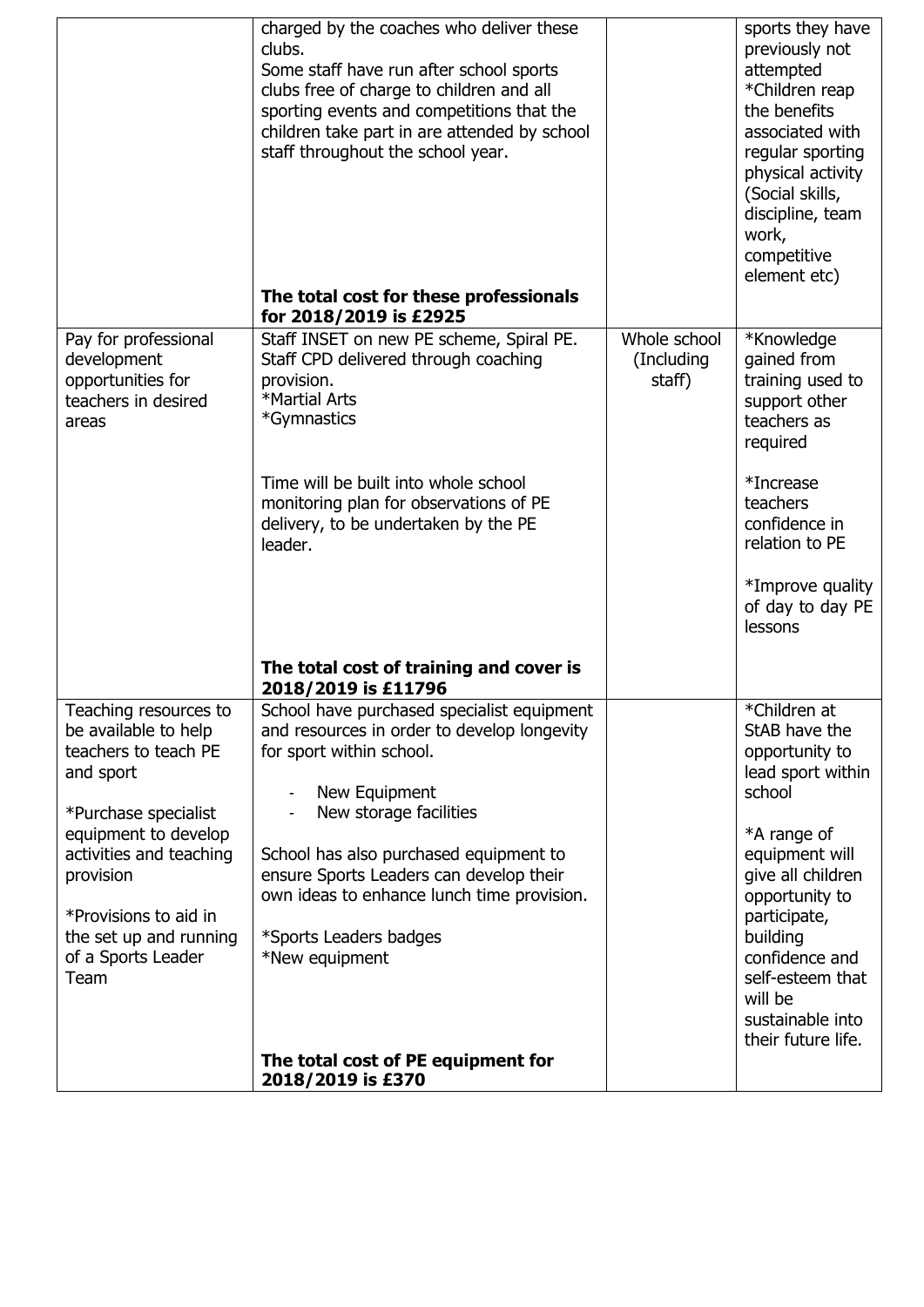| Increase participation<br>in interschool<br>competition<br>*Buy into existing<br>sports network (ATSA)<br>*Provide regular sports<br>tournaments, festivals<br>and competitions for all<br>ages<br>*Providing pupils who<br>are gifted and talented<br>in sport with expert,<br>intensive coaching and<br>support<br>*Increasing<br>participation in school<br>sport competitions<br>*Establish strong<br>sustainable<br>partnerships with local<br>community sports clubs<br>where no links have<br>been made in the past | School pays an annual fee $(£150)$ into the<br>local sport network, Atherton and Tyldesley<br>Sports Association (ATSA) which provides<br>not just sporting competitions across all<br>year groups, but also some teaching and<br>learning sessions. In the year 2018/2019 43<br>sporting events are provided by ATSA; our<br>target was to access at least 20 of those<br>events. By the end of the academic year we<br>will have successfully taken part in 28<br>events.<br>Some events require extra funding, and<br>these costs will be covered by the sports<br>premium funding to provide our children the<br>opportunities that are available.<br>Gifted and Talented children are provided<br>with expert, intensive support through the<br>ATSA Sports Council training sessions. There<br>is also a sports weekend residential that is<br>paid for by sports premium funding.<br>In 2018/2019 we continued to develop<br>strong sustainable partnerships with local,<br>national and global sports clubs/groups<br>made in 20117/2018:<br>*Astley and Tyldesley Cricket<br>*Howe Bridge Centre<br>*Leigh Centurions<br>*The Pelican Centre<br>*Lancashire FA<br>*Golborne Hockey Club<br>*Leigh Harriers<br>*School Sports Games<br>*Lowton High School<br>*Atherton Community School<br>*St Mary's High School<br>*Manchester United<br>*Wigan Athletic<br>*AStar Coaching<br>*Jarmenestry Martial Arts<br>New Partnerships we hope to establish in<br>2019/2020:<br>*Wider range of outside providers to deliver<br>specialised sport specific coaching $-$ as an<br>alternative to teacher led PE Lessons* | Total number<br>of participates<br>in inter school<br>competition or<br>after school<br>clubs in<br>2018/2019 so<br>far is:<br>145 pupils | Our target was<br>for 50% of<br>children to take<br>part in at least<br>one interschool<br>sports<br>competition or<br>club in<br>2018/2019.<br>This was<br>achieved and<br>surpassed.<br>*Gifted and<br>talented children<br>receive expert,<br>intensive<br>support in order<br>to improve their<br>performance<br>*Continue to<br>develop and<br>strengthen<br>existing strong<br>and sustainable<br>partnerships<br>with local<br>community and<br>sports clubs<br>leads to sporting<br>pathways for<br>children to<br>increase<br>participation to<br>beyond the<br>school offer<br>*Increase<br>children's<br>confidence and<br>self-esteem<br>which will<br>hopefully impact<br>in other areas of<br>learning and<br>achievement |
|----------------------------------------------------------------------------------------------------------------------------------------------------------------------------------------------------------------------------------------------------------------------------------------------------------------------------------------------------------------------------------------------------------------------------------------------------------------------------------------------------------------------------|--------------------------------------------------------------------------------------------------------------------------------------------------------------------------------------------------------------------------------------------------------------------------------------------------------------------------------------------------------------------------------------------------------------------------------------------------------------------------------------------------------------------------------------------------------------------------------------------------------------------------------------------------------------------------------------------------------------------------------------------------------------------------------------------------------------------------------------------------------------------------------------------------------------------------------------------------------------------------------------------------------------------------------------------------------------------------------------------------------------------------------------------------------------------------------------------------------------------------------------------------------------------------------------------------------------------------------------------------------------------------------------------------------------------------------------------------------------------------------------------------------------------------------------------------------------------------------------------------------------------------|-------------------------------------------------------------------------------------------------------------------------------------------|-----------------------------------------------------------------------------------------------------------------------------------------------------------------------------------------------------------------------------------------------------------------------------------------------------------------------------------------------------------------------------------------------------------------------------------------------------------------------------------------------------------------------------------------------------------------------------------------------------------------------------------------------------------------------------------------------------------------------------------------|
|                                                                                                                                                                                                                                                                                                                                                                                                                                                                                                                            | The total contribution school pays to<br>ATSA for 2018/2019<br>(Including £150 annual fee, Mini-                                                                                                                                                                                                                                                                                                                                                                                                                                                                                                                                                                                                                                                                                                                                                                                                                                                                                                                                                                                                                                                                                                                                                                                                                                                                                                                                                                                                                                                                                                                         |                                                                                                                                           |                                                                                                                                                                                                                                                                                                                                                                                                                                                                                                                                                                                                                                                                                                                                         |
|                                                                                                                                                                                                                                                                                                                                                                                                                                                                                                                            | <b>Whistlers course, Sports weekend</b><br>contribution) is £1275                                                                                                                                                                                                                                                                                                                                                                                                                                                                                                                                                                                                                                                                                                                                                                                                                                                                                                                                                                                                                                                                                                                                                                                                                                                                                                                                                                                                                                                                                                                                                        |                                                                                                                                           |                                                                                                                                                                                                                                                                                                                                                                                                                                                                                                                                                                                                                                                                                                                                         |